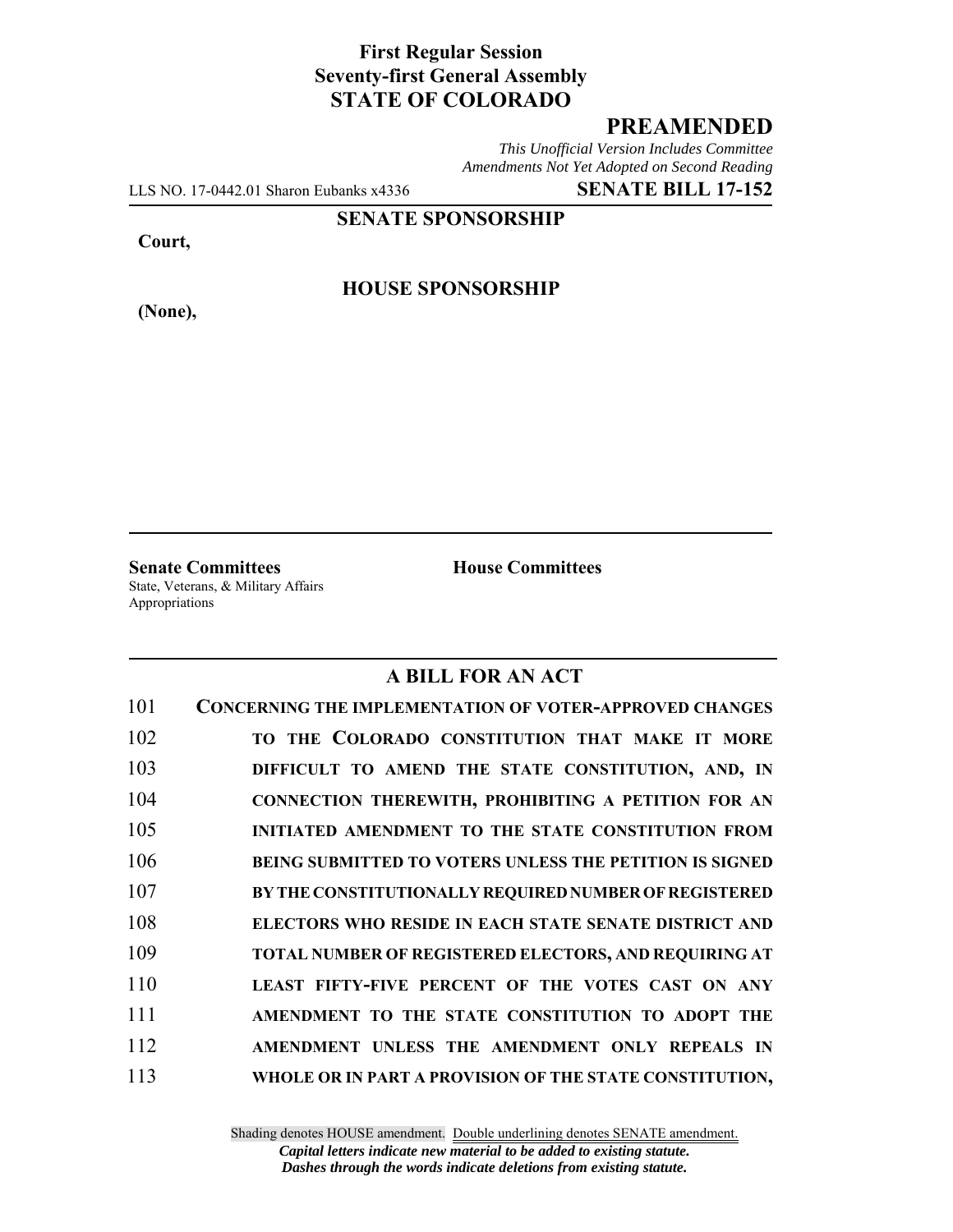102 **THE AMENDMENT TO ADOPT THE AMENDMENT.**

#### **Bill Summary**

*(Note: This summary applies to this bill as introduced and does not reflect any amendments that may be subsequently adopted. If this bill passes third reading in the house of introduction, a bill summary that applies to the reengrossed version of this bill will be available at http://leg.colorado.gov.)*

The bill implements changes to the Colorado constitution approved by voters at the 2016 general election that make it more difficult to amend the state constitution by:

- ! Prohibiting a petition for an initiated state constitutional amendment to be submitted to voters for approval or rejection unless the petition is signed by the constitutionally specified number of registered electors who reside in each state senate district and total number of registered electors; and
- ! Requiring at least 55% of the votes cast on any state constitutional amendment to adopt the amendment; except that only a simple majority of the votes cast is necessary to adopt a state constitutional amendment that only repeals in whole or in part a provision of the state constitution.

When a draft of a ballot issue that proposes a state constitutional amendment is filed with the title board, the title board must decide if the proposed constitutional amendment only repeals in whole or in part a provision of the state constitution for purposes of determining the required percentage of votes cast to adopt the amendment. The designated representatives of the proponents or any registered elector who is not satisfied with the title board's decision may appeal the decision by filing a motion for rehearing to the title board. Decisions of the title board at the rehearing on this issue may be directly appealed to the Colorado supreme court in the same manner as ballot title and fiscal impact abstract appeals.

The bill requires the secretary of state to notify proponents of a petition for an initiated state constitutional amendment of the number and boundaries of the state senate districts in existence and the number of registered electors in each state senate district at the time the petition format is approved. The secretary of state must validate signatures on a petition for an initiated state constitutional amendment by random sampling. If the random sample establishes that the number of valid signatures is 90% or less of the total number of registered electors needed to declare the petition sufficient, the secretary of state is required to deem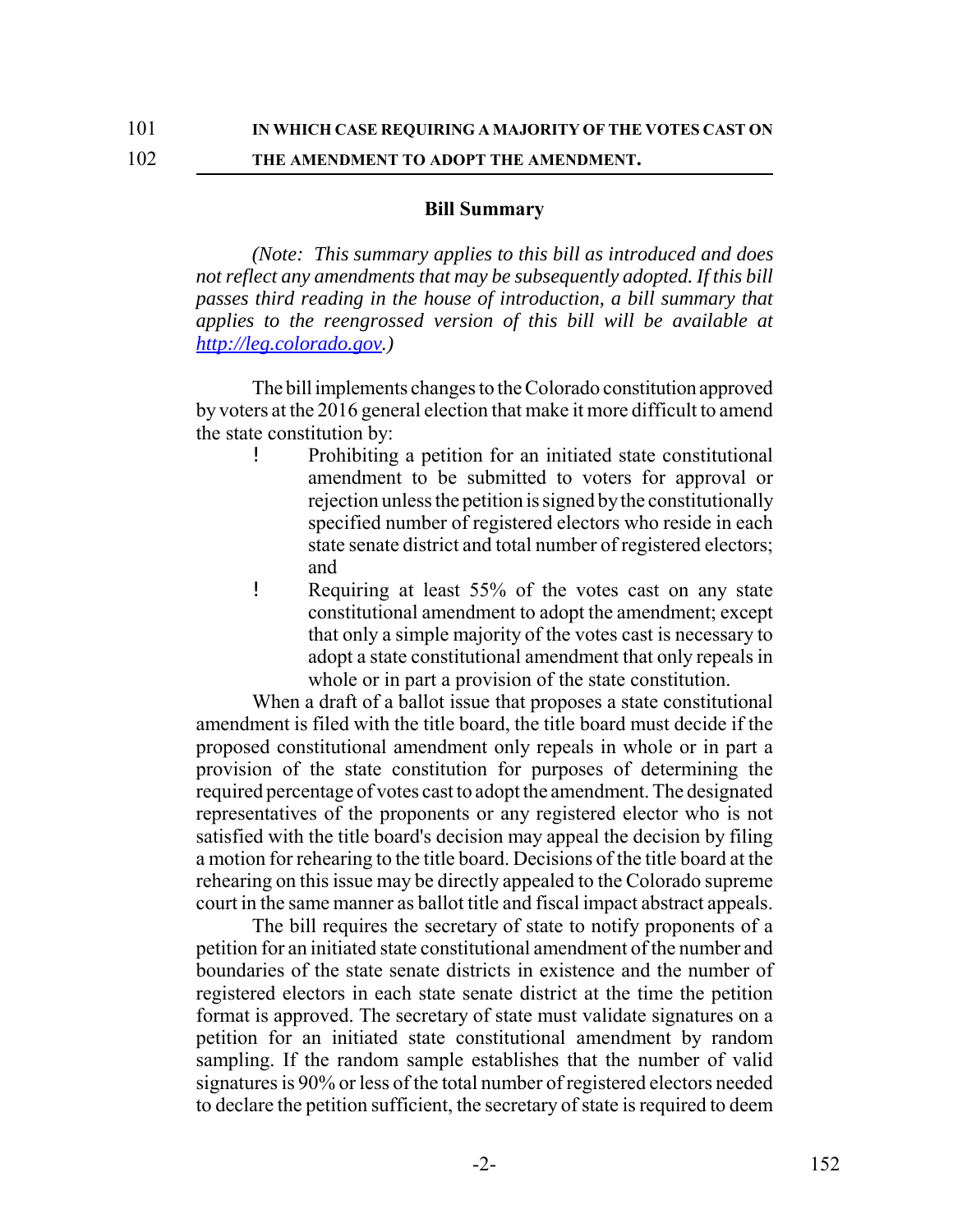the petition to be not sufficient. If the random sample establishes that the number of valid signatures is more than 90% of the total number of registered electors needed to declare the petition sufficient, the secretary of state is required to order the examination of each signature filed.

After the examination of a petition for an initiated constitutional amendment, the secretary of state is required to issue a statement as to whether a sufficient number of valid signatures from each state senate district and a sufficient total number of valid signatures appear to have been submitted to certify the petition to the ballot. If the secretary of state declares that the petition appears not to have either a sufficient number of valid signatures from each state senate district, a sufficient total number of valid signatures, or both, the secretary of state's statement shall specify the number of sufficient and insufficient signatures from each state senate district, the total number of sufficient or insufficient signatures, or both, as applicable. The bill allows the proponents of the petition to cure an insufficiency of signatures in one or more state senate districts, the total valid signatures, or both, as applicable.

1 *Be it enacted by the General Assembly of the State of Colorado:*

- 2 **SECTION 1.** In Colorado Revised Statutes, 1-40-106, **add** (3.5)
- 3 as follows:

 **1-40-106. Title board - meetings - ballot title - initiative and referendum.** (3.5) FOR EVERY PROPOSED CONSTITUTIONAL AMENDMENT, THE TITLE BOARD SHALL DETERMINE WHETHER THE PROPOSED CONSTITUTIONAL AMENDMENT ONLY REPEALS IN WHOLE OR IN PART A 8 PROVISION OF THE STATE CONSTITUTION FOR PURPOSES OF SECTION 1 (4)(b) OF ARTICLE V OF THE STATE CONSTITUTION. THE SECRETARY OF STATE SHALL KEEP A RECORD OF THE DETERMINATION MADE BY THE TITLE 11 BOARD.

12 **SECTION 2.** In Colorado Revised Statutes, 1-40-107, **amend** 13 (1)(b) and (2); and **add** (1)(a)(III) as follows:

14 **1-40-107. Rehearing - appeal - fees - signing.** (1) (a) (III) THE 15 DESIGNATED REPRESENTATIVES OF THE PROPONENTS OR ANY REGISTERED 16 ELECTOR WHO IS NOT SATISFIED WITH THE DETERMINATION BY THE TITLE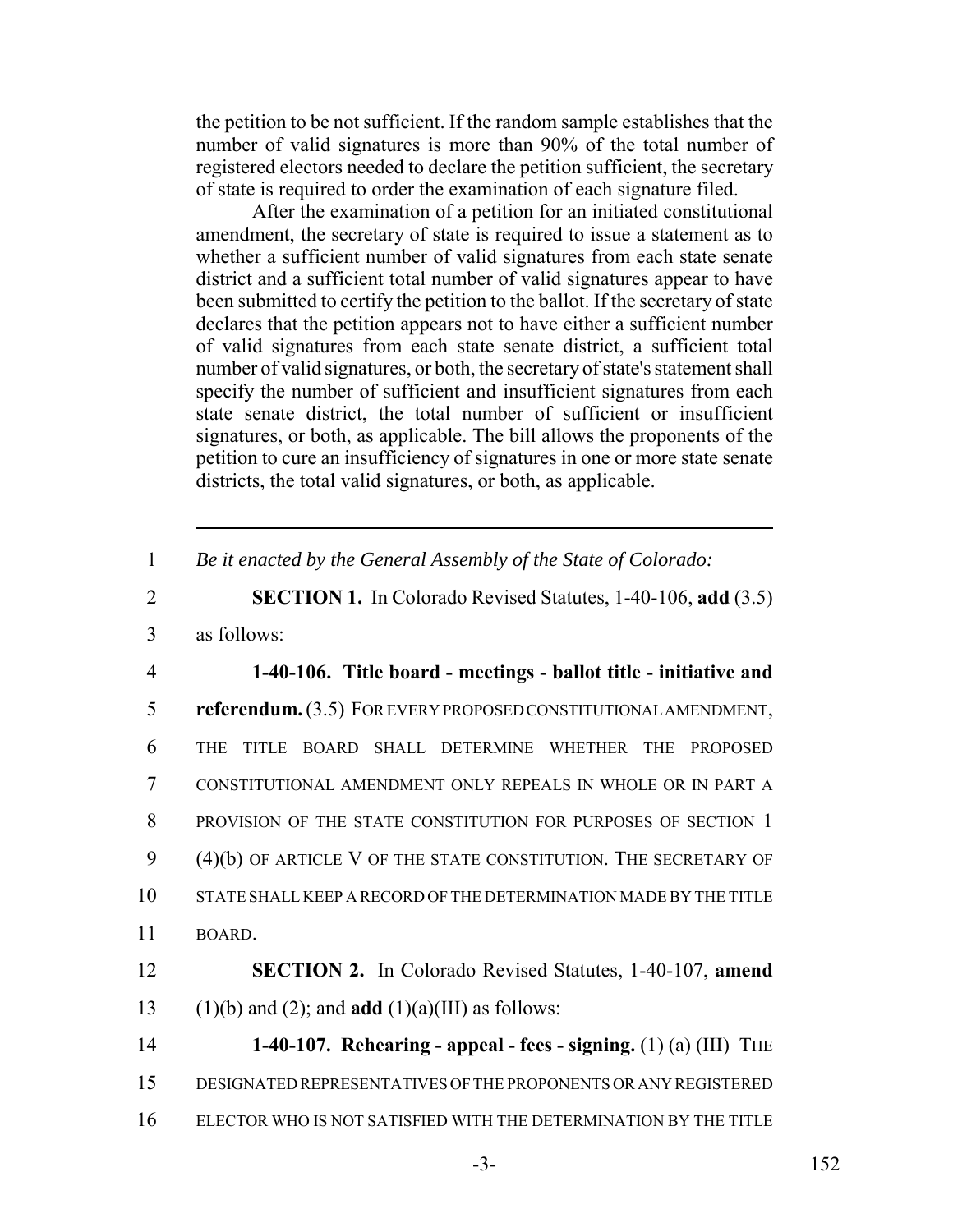BOARD MADE PURSUANT TO SECTION 1-40-106 (3.5) WITH RESPECT TO WHETHER A PETITION THAT PROPOSES A CONSTITUTIONAL AMENDMENT ONLY REPEALS IN WHOLE OR IN PART A PROVISION OF THE STATE CONSTITUTION MAY FILE A MOTION FOR A REHEARING WITH THE SECRETARY OF STATE WITHIN SEVEN DAYS AFTER THE TITLES AND SUBMISSION CLAUSE FOR THE INITIATIVE PETITION ARE SET ON THE GROUNDS THAT THE DETERMINATION IS INCORRECT.

 (b) A motion for rehearing must be typewritten and set forth with particularity the grounds for rehearing. If the motion claims that the petition contains more than a single subject, then the motion must, at a minimum, include a short and plain statement of the reasons for the claim. If the motion claims that the title and submission clause set by the title board are unfair or that they do not fairly express the true meaning and intent of the proposed state law or constitutional amendment, then the motion must identify the specific wording that is challenged. If the motion claims that an estimate in the abstract is incorrect, the motion must include documentation that supports a different estimate. If the motion claims that the abstract is misleading or prejudicial or does not comply with the statutory requirements, the motion must specifically identify the specific wording that is challenged or the requirement at issue. The title board may modify the abstract based on information presented at the rehearing. IF THE MOTION CLAIMS THAT THE DETERMINATION OF WHETHER THE PETITION THAT PROPOSES A CONSTITUTIONAL AMENDMENT ONLY REPEALS IN WHOLE OR IN PART A CONSTITUTIONAL PROVISION IS INCORRECT, THE MOTION MUST INCLUDE A SHORT AND PLAIN STATEMENT OF THE REASONS FOR THE CLAIM.

(2) If any person presenting OR THE DESIGNATED

-4- 152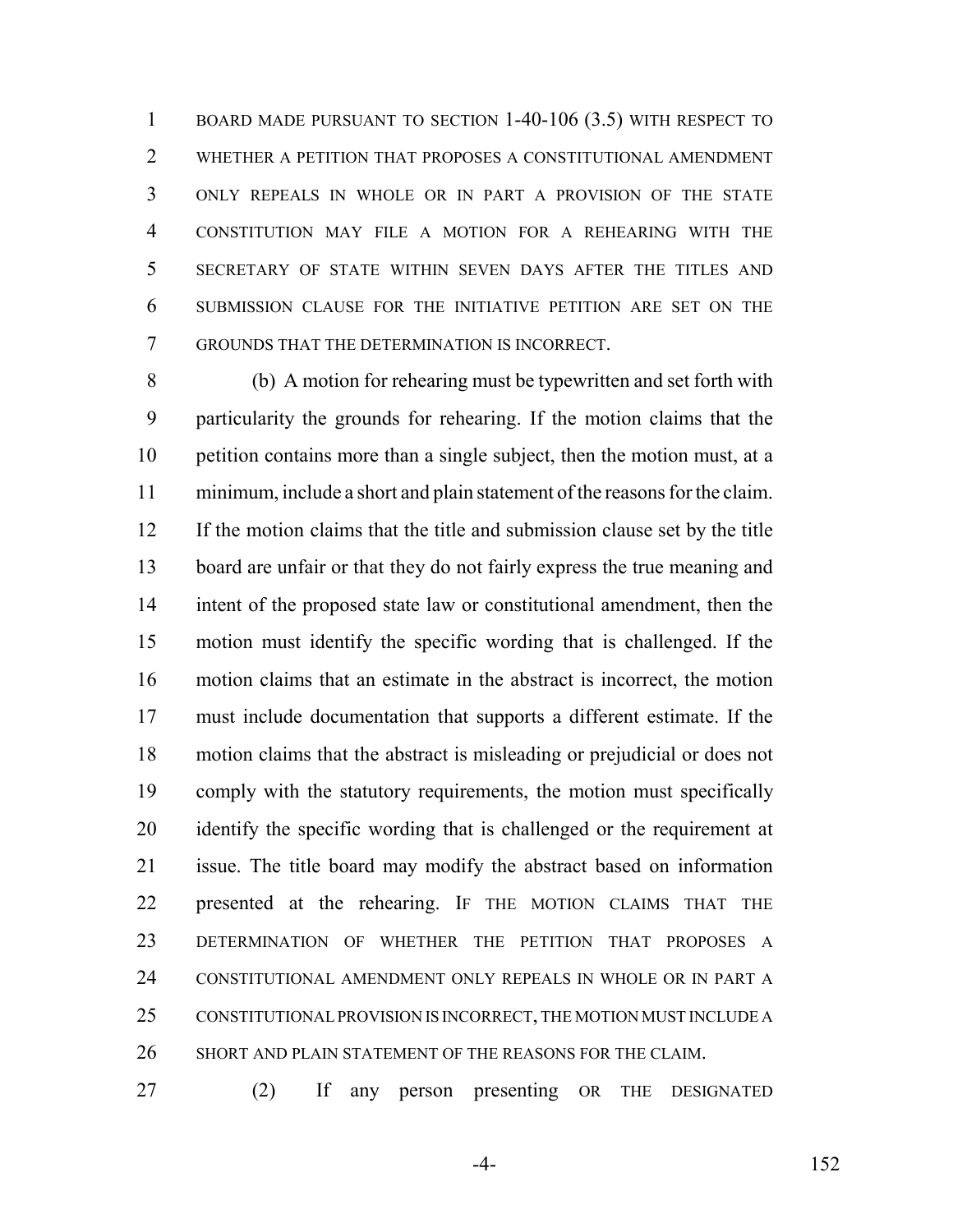REPRESENTATIVES OF THE PROPONENTS OF an initiative petition for which a motion for a rehearing is filed, any registered elector who filed a motion for a rehearing pursuant to subsection (1) of this section, or any other registered elector who appeared before the title board in support of or in opposition to a motion for rehearing is not satisfied with the ruling of the title board upon the motion, then the secretary of state shall furnish such person, upon request, a certified copy of the petition with the titles and submission clause of the proposed law or constitutional amendment, or 9 the abstract, OR THE DETERMINATION WHETHER THE PETITION REPEALS IN WHOLE OR IN PART A CONSTITUTIONAL PROVISION, together with a certified copy of the motion for rehearing and of the ruling thereon. If filed with the clerk of the supreme court within seven days thereafter, the matter shall be disposed of promptly, consistent with the rights of the parties, either affirming the action of the title board or reversing it, in which latter case the court shall remand it with instructions, pointing out where the title board is in error.

 **SECTION 3.** In Colorado Revised Statutes, 1-40-109, **amend** (1) as follows:

 **1-40-109. Signatures required - withdrawal.** (1) (a) No petition 20 for any initiated law or amendment to the state constitution shall be IS of 21 any force or effect, nor shall the proposed law or amendment to the state 22 constitution be submitted to the people of the state of Colorado for adoption or rejection at the polls, as is by law provided for, unless the 24 petition for the submission of the initiated law or amendment to the state 25 constitution is signed by the number of REGISTERED electors required by SECTION 1 (2) OF ARTICLE V OF the state constitution.

(b) NO PETITION FOR ANY INITIATED AMENDMENT TO THE STATE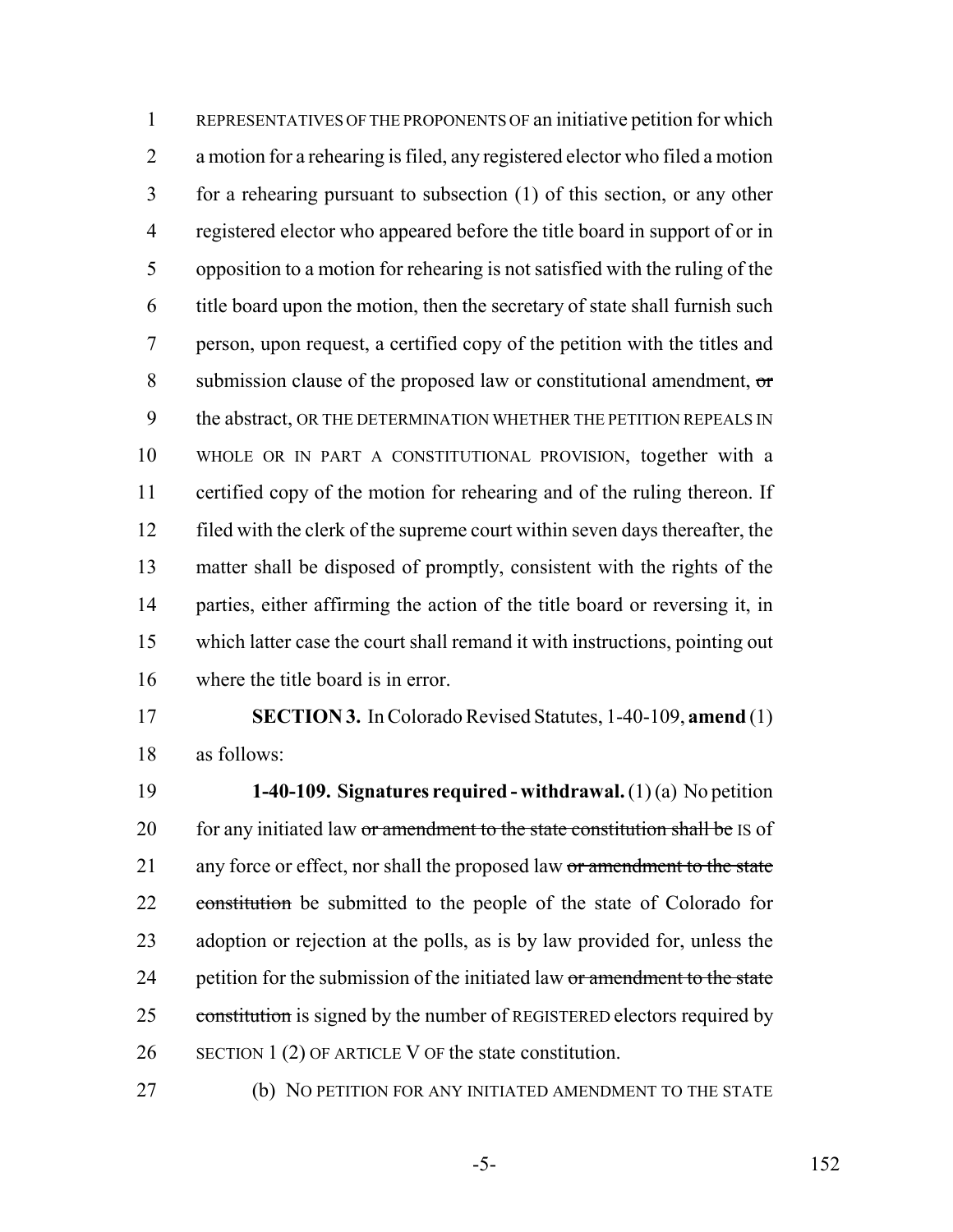CONSTITUTION IS OF ANY FORCE OR EFFECT, NOR SHALL THE INITIATED AMENDMENT TO THE STATE CONSTITUTION BE SUBMITTED TO THE PEOPLE OF THE STATE OF COLORADO FOR ADOPTION OR REJECTION AT THE POLLS, AS IS BY LAW PROVIDED FOR, UNLESS THE PETITION FOR THE SUBMISSION OF THE INITIATED AMENDMENT TO THE STATE CONSTITUTION IS SIGNED BY THE NUMBER OF REGISTERED ELECTORS REQUIRED BY THE STATE CONSTITUTION WHO RESIDE IN EACH STATE SENATE DISTRICT IN COLORADO, SO LONG AS THE TOTAL NUMBER OF REGISTERED ELECTORS WHO HAVE SIGNED THE PETITION IS AT LEAST THE NUMBER OF REGISTERED 10 ELECTORS REQUIRED BY SECTION 1 (2) OF ARTICLE V OF THE STATE CONSTITUTION. FOR PURPOSES OF THIS SUBSECTION (1)(b), THE NUMBER AND BOUNDARIES OF THE STATE SENATE DISTRICTS ARE THOSE IN EXISTENCE, AND THE NUMBER OF REGISTERED ELECTORS IN THE STATE SENATE DISTRICTS IS THOSE REGISTERED, AT THE TIME THE FORM OF THE PETITION IS APPROVED FOR CIRCULATION IN ACCORDANCE WITH SECTION  $16 \qquad 1-40-113 \; (1)(a).$ 

 **SECTION 4.** In Colorado Revised Statutes, 1-40-113, **add** (1)(c) as follows:

 **1-40-113. Form - representatives of signers.** (1) (c) THE SECRETARY OF STATE SHALL NOTIFY THE PROPONENTS AT THE TIME A PETITION FORMAT FOR AN INITIATED AMENDMENT TO THE STATE 22 CONSTITUTION IS APPROVED PURSUANT TO SUBSECTION (1)(a) OF THIS SECTION OF THE NUMBER AND BOUNDARIES OF THE STATE SENATE DISTRICTS IN EXISTENCE AND THE NUMBER OF REGISTERED ELECTORS IN EACH STATE SENATE DISTRICT AT THE TIME OF APPROVAL.

 **SECTION 5.** In Colorado Revised Statutes, 1-40-116, **amend** (4) as follows:

-6- 152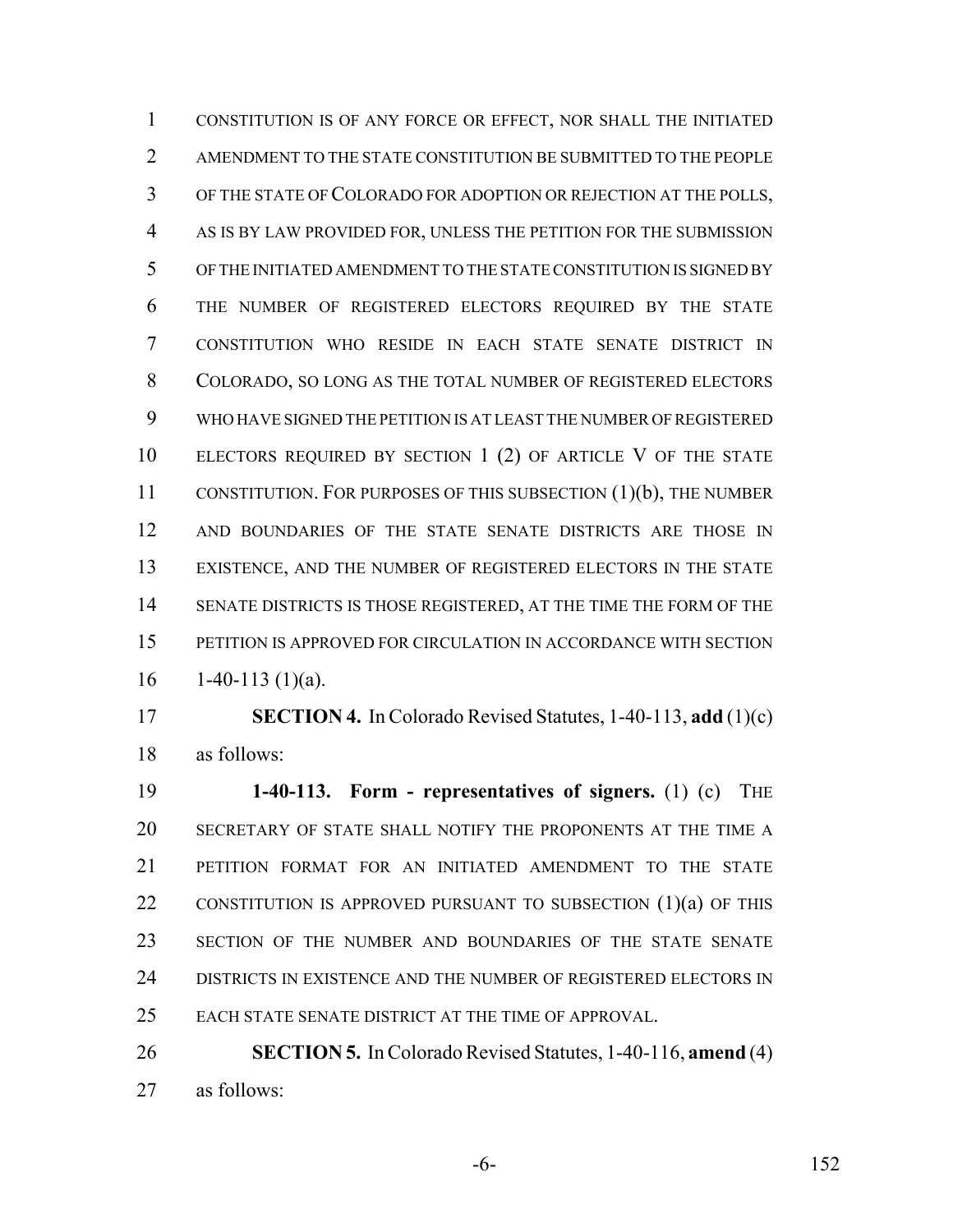**1-40-116. Validation - ballot issues - random sampling - rules.** 2 (4) (a) The secretary of state shall verify EXAMINE the signatures on the petition by use of random sampling. The random sample of signatures to 4 be verified shall EXAMINED MUST be drawn so that every signature filed 5 with the secretary of state shall be IS given an equal opportunity to be included in the sample. The secretary of state is authorized to engage in rule-making to establish the appropriate methodology for conducting such random sample.

9 (b) (I) The random sampling shall TO VALIDATE SIGNATURES ON A PETITION PROPOSING AN INITIATED LAW MUST include an examination 11 of no less than five percent of the signatures, but in no event less FEWER than four thousand signatures. If the random sample verification EXAMINATION establishes that the number of valid signatures is ninety percent or less of the number of registered eligible electors needed to find the petition sufficient, the SECRETARY OF STATE SHALL DEEM THE petition 16 shall be deemed to be not sufficient. If the random sample verification establishes that the number of valid signatures totals one hundred ten percent or more of the number of required signatures of registered eligible 19 electors, the SECRETARY OF STATE SHALL DEEM THE petition shall be 20 <del>deemed</del> sufficient. If the random sampling SAMPLE shows the number of valid signatures to be more than ninety percent but less than one hundred ten percent of the number of signatures of registered eligible electors needed to declare the petition sufficient, the secretary of state shall order 24 the examination and verification VALIDATION of each signature filed.

25 (II) THE RANDOM SAMPLING TO VALIDATE SIGNATURES ON A PETITION PROPOSING AN AMENDMENT TO THE STATE CONSTITUTION MUST INCLUDE AN EXAMINATION OF NO FEWER THAN FIVE PERCENT OF THE

-7- 152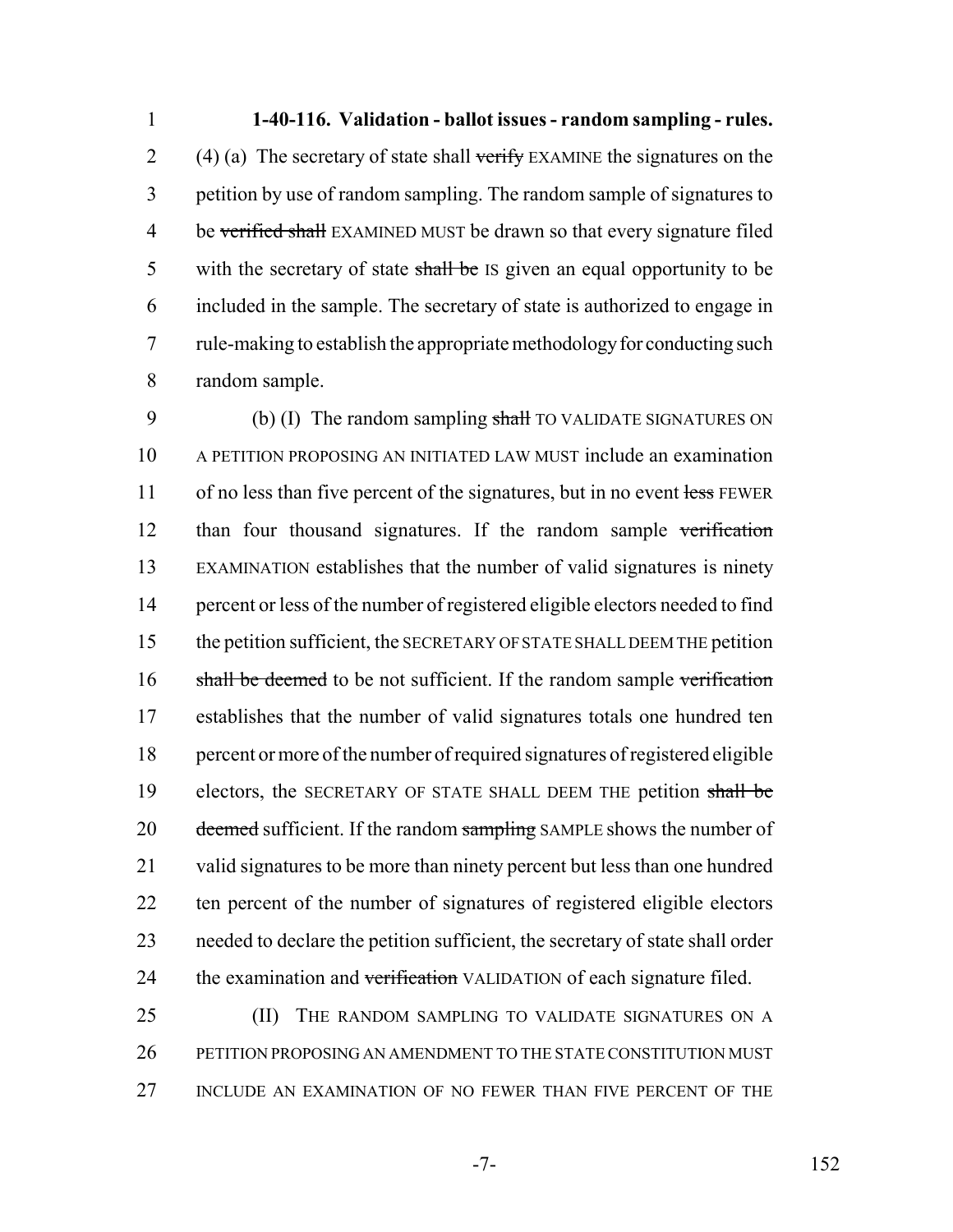SIGNATURES, BUT IN NO EVENT LESS THAN FOUR THOUSAND SIGNATURES. IF THE RANDOM SAMPLE ESTABLISHES THAT THE NUMBER OF VALID SIGNATURES IS NINETY PERCENT OR LESS OF THE NUMBER OF REGISTERED ELECTORS REQUIRED BY SECTION 1 (2) OF ARTICLE V OF THE STATE CONSTITUTION TO FIND THE PETITION SUFFICIENT, THE SECRETARY OF STATE SHALL DEEM THE PETITION TO BE NOT SUFFICIENT. IF THE RANDOM SAMPLE SHOWS THE NUMBER OF VALID SIGNATURES TO BE MORE THAN NINETY PERCENT OF THE NUMBER OF REGISTERED ELECTORS REQUIRED BY SECTION 1(2) OF ARTICLE V OF THE STATE CONSTITUTION TO DECLARE THE PETITION SUFFICIENT, THE SECRETARY OF STATE SHALL ORDER THE EXAMINATION OF EACH SIGNATURE FILED.

 **SECTION 6.** In Colorado Revised Statutes, **amend** 1-40-117 as follows:

 **1-40-117. Statement of sufficiency - cure.** (1) After examining the petition:

 (a) IF THE PETITION PROPOSES A LAW, the secretary of state shall issue a statement as to whether a sufficient number of valid signatures appears to have been submitted to certify the petition to the ballot; OR

 (b) IF THE PETITION PROPOSES AN AMENDMENT TO THE STATE CONSTITUTION, THE SECRETARY OF STATE SHALL ISSUE A STATEMENT AS 21 TO WHETHER A SUFFICIENT NUMBER OF VALID SIGNATURES FROM EACH 22 STATE SENATE DISTRICT AND A SUFFICIENT TOTAL NUMBER OF VALID SIGNATURES APPEAR TO HAVE BEEN SUBMITTED TO CERTIFY THE PETITION 24 TO THE BALLOT.

25 (2) If the petition PROPOSES AN INITIATED LAW AND was verified 26 VALIDATED by random sample, the statement shall MUST contain the total number of signatures submitted and whether the number of signatures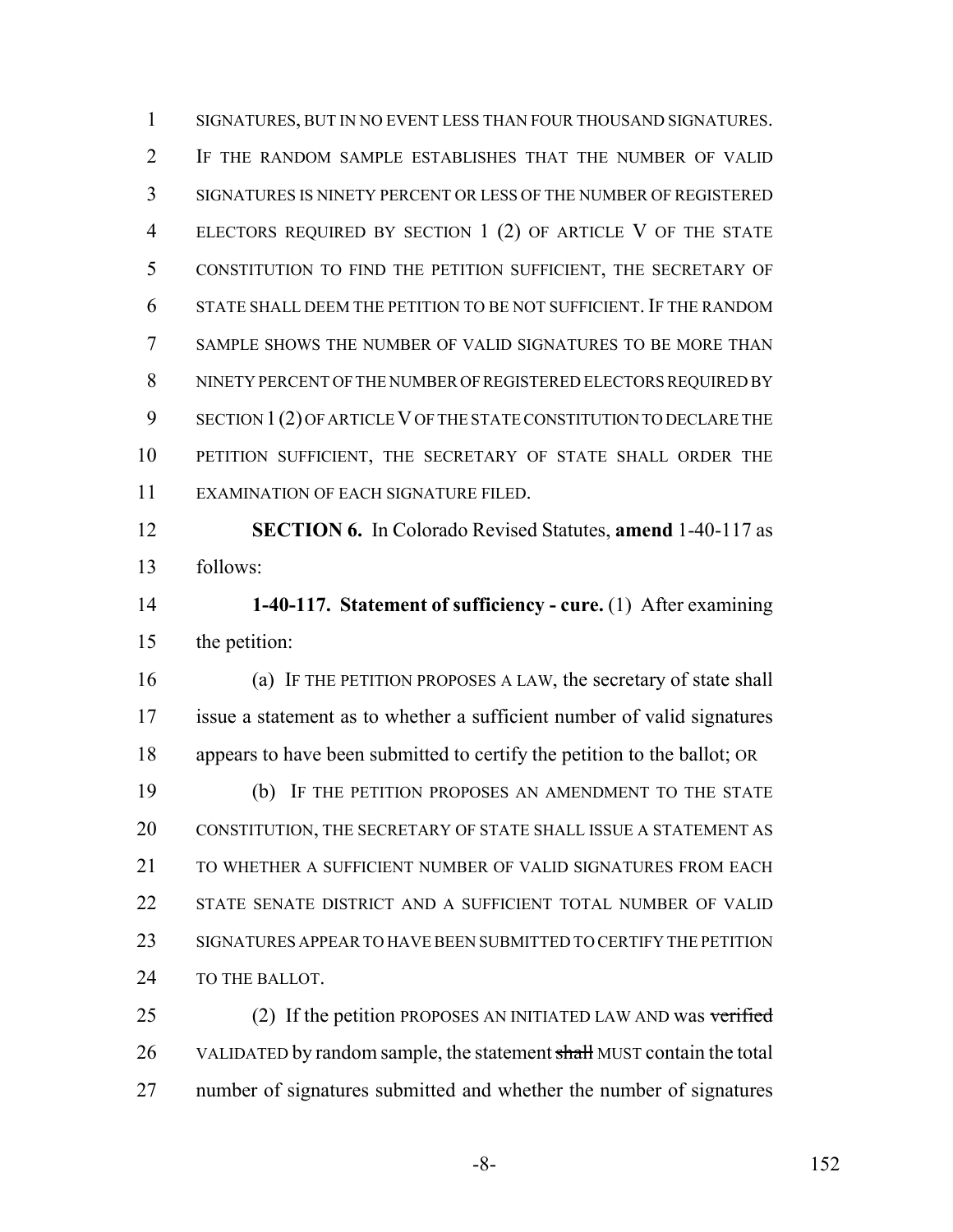presumed valid was ninety percent of the required total or less or one hundred ten percent of the required total or more.

 (3) (a) If the secretary declares that the petition appears not to have a sufficient number of valid signatures, the statement issued by the 5 secretary shall MUST specify the number of sufficient and insufficient signatures. The secretary shall identify by section number and line number within the section those signatures found to be insufficient and the grounds for the insufficiency. Such information shall be kept on file for public inspection in accordance with section 1-40-118.

 (b) In the event the secretary of state issues a statement declaring 11 that a petition, having first been submitted with the required number of signatures, appears not to have a sufficient number of TOTAL valid signatures, A SUFFICIENT NUMBER OF VALID SIGNATURES IN ONE OR MORE STATE SENATE DISTRICTS, OR BOTH, AS APPLICABLE, the designated representatives of the proponents may cure the insufficiency by filing an addendum to the original petition for the purpose of offering such number of additional signatures as will cure the insufficiency. No addendum offered as a cure shall be considered unless the addendum conforms to requirements for petitions outlined in sections 1-40-110, 1-40-111, and 1-40-113 and unless the addendum is filed with the secretary of state within the fifteen-day period after the insufficiency is declared and unless 22 filed with the secretary of state no later than three months and three 23 weeks before the election at which the initiative petition is to be voted on. 24 All filings under this paragraph  $(b)$  SUBSECTION  $(3)(b)$  shall be made by 3 p.m. on the day of filing. Upon submission of a timely filed addendum, 26 the secretary of state shall order the examination and verification of each signature on the addendum. The addendum shall not be available to the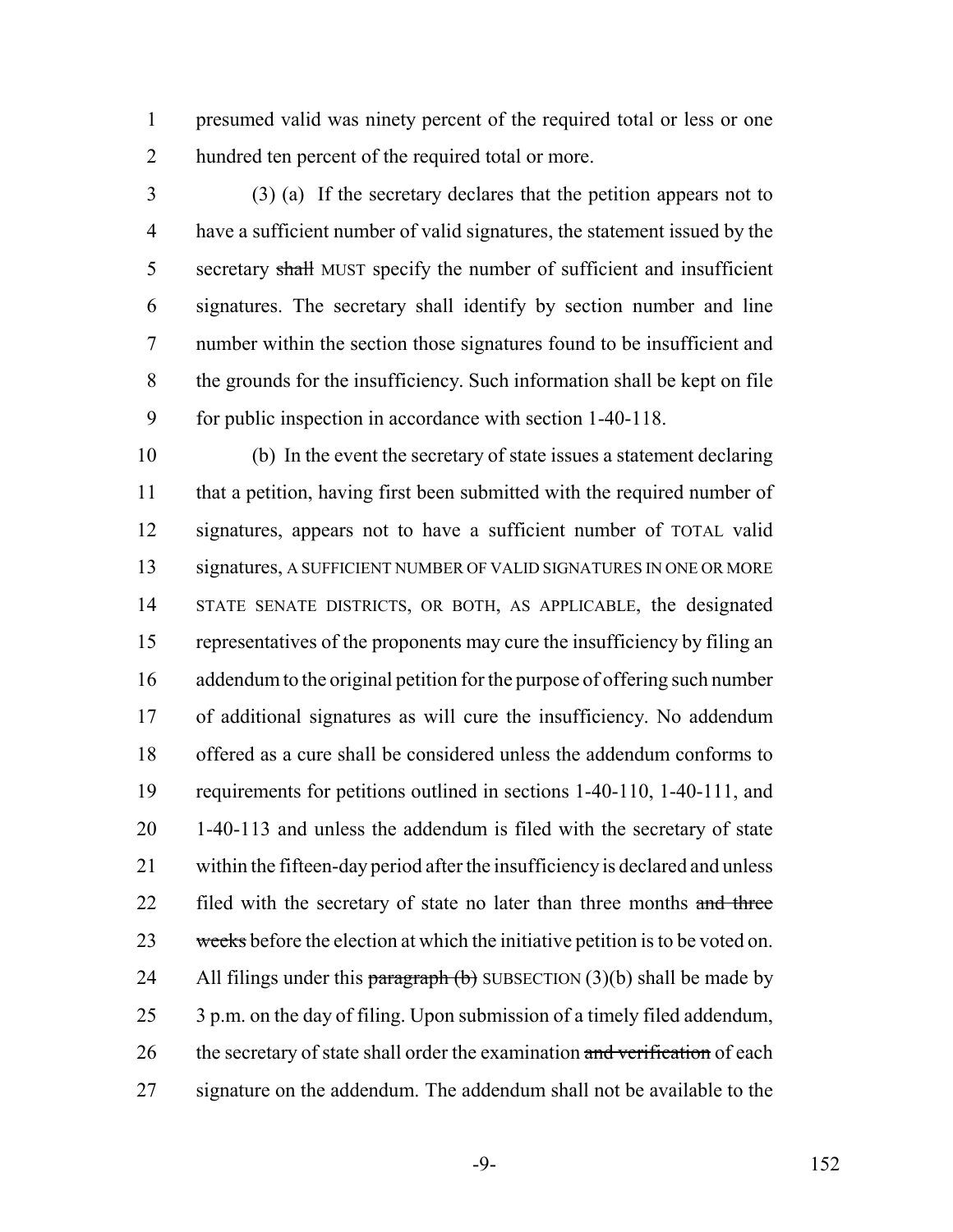public for a period of up to ten calendar days for such examination. After examining the petition, the secretary of state shall, within ten calendar days, issue a statement as to whether the addendum cures the 4 insufficiency INSUFFICIENCIES found in the original petition.

follows:

**SECTION 7.** In Colorado Revised Statutes, **amend** 1-40-123 as

 **1-40-123. Counting of votes - effective date - conflicting provisions.** (1) The votes on all measures submitted to the people shall be counted and properly entered after the votes for candidates for office cast at the same election are counted and shall be counted, canvassed, and returned and the result determined and certified in the manner provided by law concerning other elections. The secretary of state who has certified the election shall, without delay, make and transmit to the governor a 14 certificate of election. The measure shall take TAKES effect from and after the date of the official declaration of the vote by proclamation of the governor, but not later than thirty days after the votes have been canvassed, as provided in section 1 of article V of the state constitution.

18 (2) A majority of the votes cast thereon shall adopt ADOPTS any measure submitted FOR A PROPOSED LAW, and, in case of adoption of conflicting provisions, the one that receives the greatest number of 21 affirmative votes shall prevail PREVAILS in all particulars as to which 22 there is a conflict.

 (3) AT LEAST FIFTY-FIVE PERCENT OF THE VOTES CAST THEREON 24 ADOPTS ANY MEASURE SUBMITTED FOR AN AMENDMENT TO THE STATE CONSTITUTION; EXCEPT THAT A MAJORITY OF THE VOTES CAST THEREON ADOPTS ANY MEASURE SUBMITTED FOR AN AMENDMENT TO THE STATE CONSTITUTION THAT ONLY REPEALS IN WHOLE OR IN PART ANY PROVISION